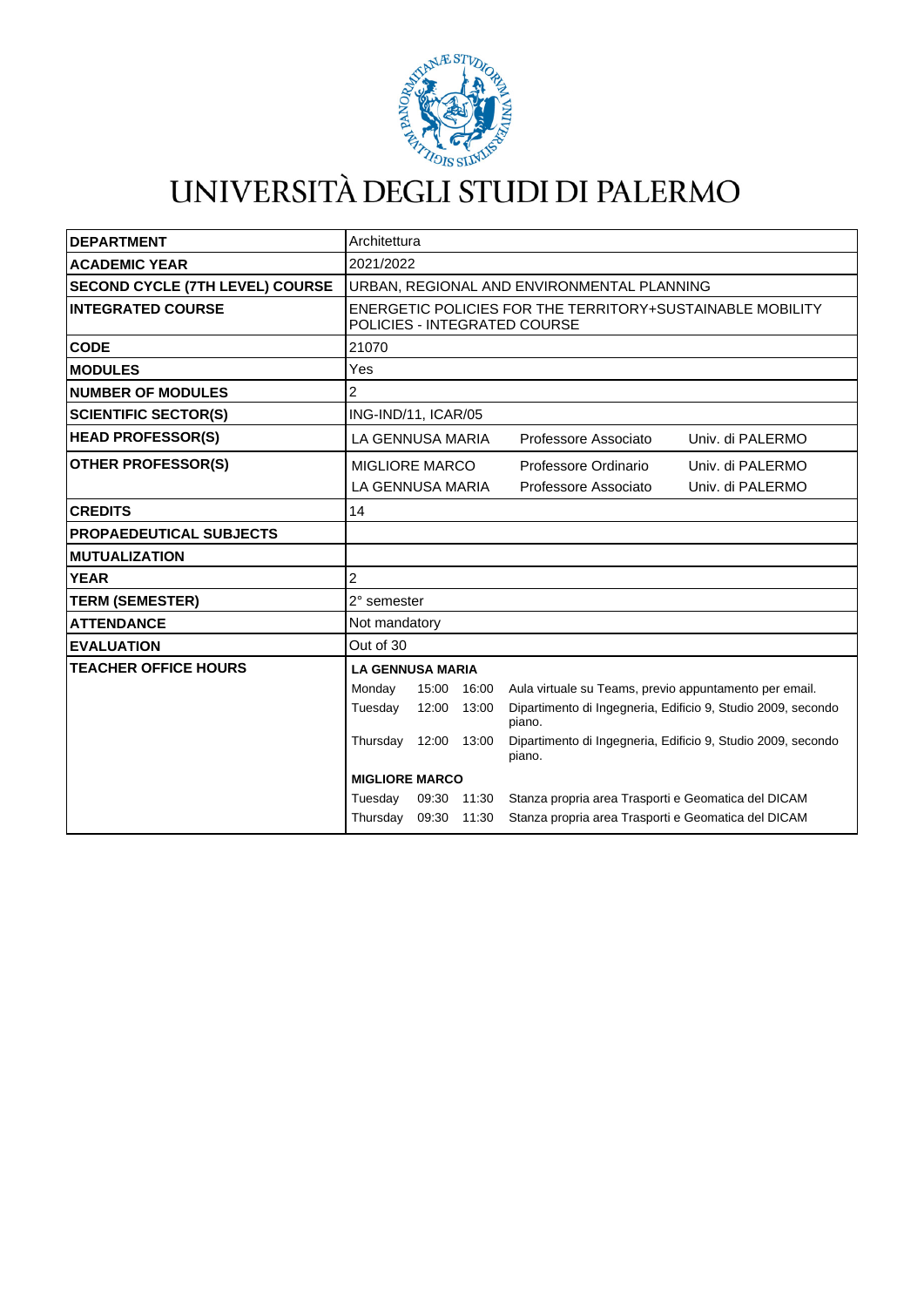# **DOCENTE:** Prof.ssa MARIA LA GENNUSA

| <b>PREREQUISITES</b>     | Basic knowledge of energy sources and their use at local and territorial level.                                                                                                                                                                                                                                                                                                                                                                                                                                                                                                                                                                                                                                                                                                                                                                                                                                                                                                                                                                                                                                                                                                                                                                                                                                                                              |
|--------------------------|--------------------------------------------------------------------------------------------------------------------------------------------------------------------------------------------------------------------------------------------------------------------------------------------------------------------------------------------------------------------------------------------------------------------------------------------------------------------------------------------------------------------------------------------------------------------------------------------------------------------------------------------------------------------------------------------------------------------------------------------------------------------------------------------------------------------------------------------------------------------------------------------------------------------------------------------------------------------------------------------------------------------------------------------------------------------------------------------------------------------------------------------------------------------------------------------------------------------------------------------------------------------------------------------------------------------------------------------------------------|
| <b>LEARNING OUTCOMES</b> | KNOWLEDGE AND COMPREHENSION ABILITIES<br>Students, at the end of the course, will have acquired knowledge and<br>methodologies to address the issues related to the use of energy resources both<br>at local and territorial level and to transportation planning in the context of<br>environmental sustainability. The students will be able to: - develop a sound<br>knowledge and understanding of the socio-economic, energetic and territorial<br>processes, with a particular focus on the effects of policy on environment. -<br>develop an understanding of the factors which explain territorial changes, and<br>an understanding of the different conceptual/theoretical approaches used to<br>analyse processes of energetic and spatial change; - critically analyse energy<br>problems as a result of policy decisions that fall on the population and, at the<br>same time, to recognize the role, the opportunities and the limits that energy<br>policies have on the territory; - evaluate technologies and methods for achieving<br>energy saving objectives; - assess development scenarios of energy policies,<br>both locally and on a large scale; - assess the different strategies for increasing<br>the environmental sustainability of the transport system and of the territory in the<br>short, medium and long period of time. |
|                          | ABILITY TO APPLY KNOWLEDGE AND COMPREHENSION<br>The course includes both lectures and group practicals. The lectures will then be<br>followed by a practical where students will use the tools and skills they have<br>learnt during the lectures. Upon successful completion of the module, students<br>will able to: - Identified more suitable methods of analysis to address energy and<br>mobility problems on the territory. - Applied energy analysis methods to describe<br>and explain the urban context and to estimate required interventions. - Identified<br>place and goal of specific objectives, which are measurable, attainable, relevant<br>and time-bound. - Identified the engagement strategies of stakeholders in<br>decision making. - Assess the effect produced by different intervention<br>scenarios on energy policies and pressures in the environment. - Produced an<br>energy development and/or regeneration plan of territory.                                                                                                                                                                                                                                                                                                                                                                                             |
|                          | JUDGEMENT AUTONOMY<br>The judgement autonomy of the students will be stimulated through the use of<br>qualitative methodologies and techniques of research (e.g. active listening,<br>participant observation, inspections). Through the knowledge of integrated<br>methods of analysis, the student will be able to independently address various<br>energy and transport issues and to formulate territorial development<br>assumptions based on the correct use of energy sources. The educational tools<br>used for spurring the autonomy of judgement include collective and interactive<br>inspections of the site, debates in classes, questionnaires and informal surveys.<br>The students shall: - demonstrate the ability to take part a decisions making<br>process that is in the field of energy planning and design informed by relevant<br>scientific, social and ethical aspects; - demonstrate an awareness of the crucial<br>effect of energy design on humans' living environments and of the ethical<br>aspects of research and development in the territory.                                                                                                                                                                                                                                                                            |
|                          | <b>COMMUNICATION ABILITIES</b><br>By the end of the module, students should have: • Orally and visually presented<br>complex information in a clear, concise, persuasive, attractive manner. •<br>Researched and summarized meaningful case studies. • Selected and used<br>graphic tools (diagrams and maps) to communicate information and ideas. •<br>Justified, argued and communicated the results of the analysis and design<br>choices. The structure of course and the type of the final exam are strongly<br>aimed at enhancing the capacity of the student towards external consumer<br>communication, both institutional and private.                                                                                                                                                                                                                                                                                                                                                                                                                                                                                                                                                                                                                                                                                                             |
|                          | <b>LEARNING ABILITIES</b><br>The aim of the course is to develop students' skills in energetic analysis,<br>visualisation and basic statistics, in order to increase their knowledge of energy<br>processes, energy and environmental issues and to address new issues<br>regarding the environmental sustainability. To this end, the course includes a<br>group practical regarding the energy improvement of an urban or suburban<br>area. This course aims at teaching students new points of view for the analyses,<br>through an interdisciplinary approach. In this way, students will be able to<br>understand the energy system and its problems.                                                                                                                                                                                                                                                                                                                                                                                                                                                                                                                                                                                                                                                                                                   |
|                          | EDUCATIONAL OBJECTIVES<br>The course is designed to give future urban planners the competence and skills<br>required for the preparation, communication and implementation of an energy<br>planning tool. The course aims to convey the basics that allow the student to                                                                                                                                                                                                                                                                                                                                                                                                                                                                                                                                                                                                                                                                                                                                                                                                                                                                                                                                                                                                                                                                                     |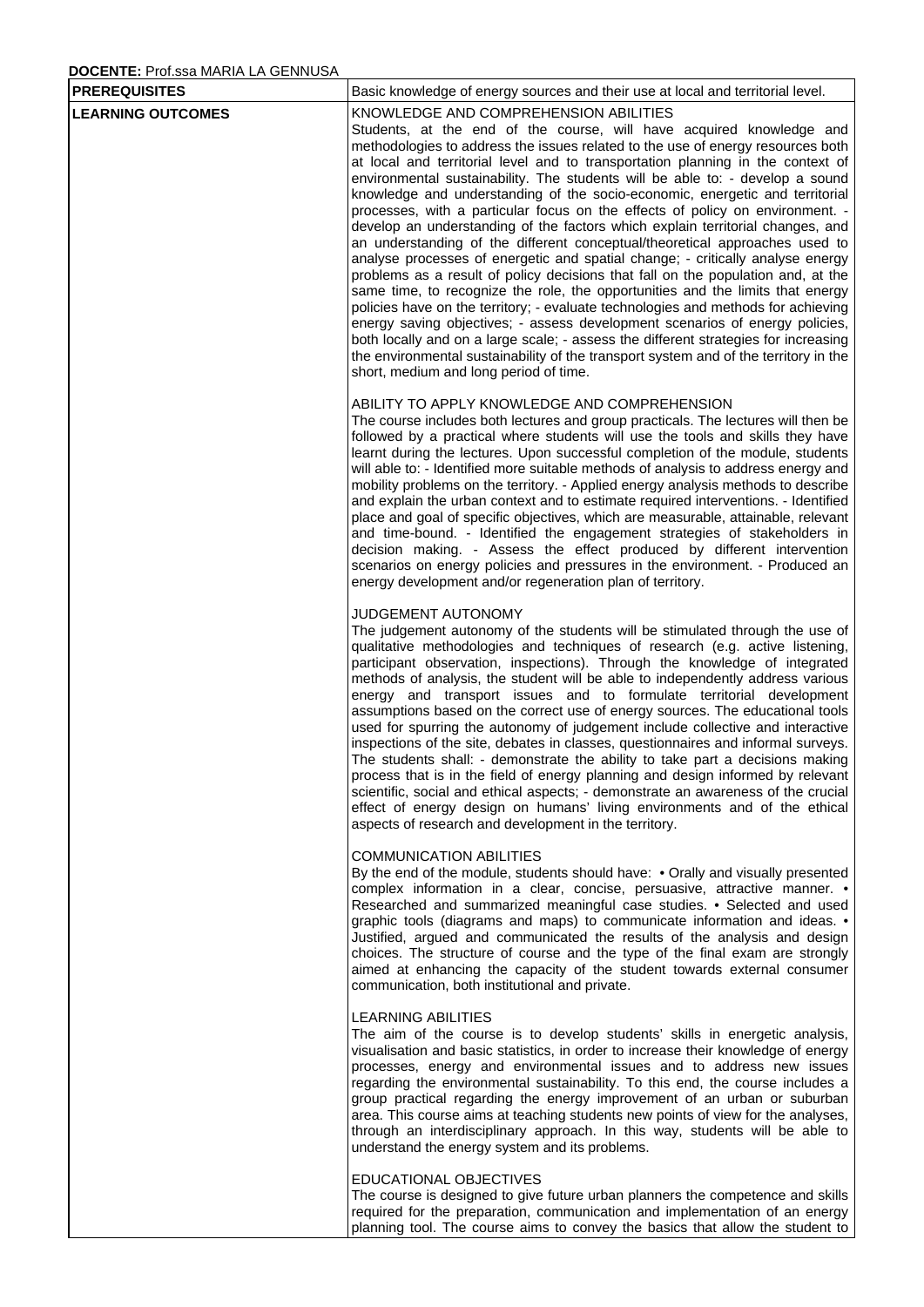|                           | address the energy problems and environmental impacts of the human activities<br>on the environment, both at the urban level and at a more extended scale.                                                                                                                                                                                                                                                                                                                                                                                                                                                                                                                                                                                                                                                                                                                                                                                                                                                                                                                                                                                                                                                                                                                                                                                                                                                                                                                                                                                                                                                                                                                                                                                                           |
|---------------------------|----------------------------------------------------------------------------------------------------------------------------------------------------------------------------------------------------------------------------------------------------------------------------------------------------------------------------------------------------------------------------------------------------------------------------------------------------------------------------------------------------------------------------------------------------------------------------------------------------------------------------------------------------------------------------------------------------------------------------------------------------------------------------------------------------------------------------------------------------------------------------------------------------------------------------------------------------------------------------------------------------------------------------------------------------------------------------------------------------------------------------------------------------------------------------------------------------------------------------------------------------------------------------------------------------------------------------------------------------------------------------------------------------------------------------------------------------------------------------------------------------------------------------------------------------------------------------------------------------------------------------------------------------------------------------------------------------------------------------------------------------------------------|
| <b>ASSESSMENT METHODS</b> | The assessment of learning will be carried out through an oral examination<br>along with a presentation of analytical and meta-design maps.<br>Moreover, the student will be able to undergo an intermediate examination,<br>relating to one of the two modules of the integrated course.                                                                                                                                                                                                                                                                                                                                                                                                                                                                                                                                                                                                                                                                                                                                                                                                                                                                                                                                                                                                                                                                                                                                                                                                                                                                                                                                                                                                                                                                            |
|                           | <b>EVALUATION CRITERIA</b><br>Evaluation criteria include individual performance (class attentiveness and<br>participation, performance on exam), team performance (performance on exam<br>and in studio project). Student performance on studio project will be assessed<br>according to three primary criteria: (1) appropriateness of student responses, (2)<br>quality of rationale provided to support student responses, and (3) quality of<br>maps. The student will have to answer at least four oral questions for each<br>module, on all of the topics described in the list below (see "Programma"<br>dell'insegnamento"). At the same time, the student will have to justify the<br>decisions made about the urban area selected as case study. The final<br>evaluation aims at appraising whether the student possesses a good knowledge<br>and comprehension of the topics, and whether he/she has acquired the ability to<br>apply energy analysis methods and to use energy planning tools.<br>As regard "Energy policies for the territory" module, questions will concern: 1)<br>Energy sources, carriers and energy utilities; 2) Energy systems for processing<br>and transportation of energy; 3) International, European and national energy<br>policy; 4) The Energy Planning.<br>As regard "Policies for a sustainable environment" module, questions will<br>concern: 1) Urban Traffic Plans; 2) Urban Mobility Plans; 3) transport demand<br>and supply modelling; 4) public transport systems.<br>The lowest evaluation grade will be achieved if the student proves his/her<br>knowledge and comprehension of the main subjects, at least within a general<br>framework, and can apply that knowledge (i.e. is able to draw the maps, to |
|                           | analyze energy and environmental data, and so on). The student shall also be<br>able to present to the examiner, while competently discussing, the topics related<br>to planning practices and theory in a successful way. Below that threshold, the<br>student will not be able to pass the examination. On the contrary, the more the                                                                                                                                                                                                                                                                                                                                                                                                                                                                                                                                                                                                                                                                                                                                                                                                                                                                                                                                                                                                                                                                                                                                                                                                                                                                                                                                                                                                                              |
|                           | student will be able to interact with the examiner and discuss the topics, and the<br>more he/she will prove to have acquired the basics of energy planning theory<br>and of the techniques of energy planning and transport planning, the higher will<br>the evaluation grade be. The evaluation grades range is comprised between<br>18/30 and 30/30.                                                                                                                                                                                                                                                                                                                                                                                                                                                                                                                                                                                                                                                                                                                                                                                                                                                                                                                                                                                                                                                                                                                                                                                                                                                                                                                                                                                                              |
| <b>TEACHING METHODS</b>   | Lectures, Seminars, Inspections, Revisions of projects.                                                                                                                                                                                                                                                                                                                                                                                                                                                                                                                                                                                                                                                                                                                                                                                                                                                                                                                                                                                                                                                                                                                                                                                                                                                                                                                                                                                                                                                                                                                                                                                                                                                                                                              |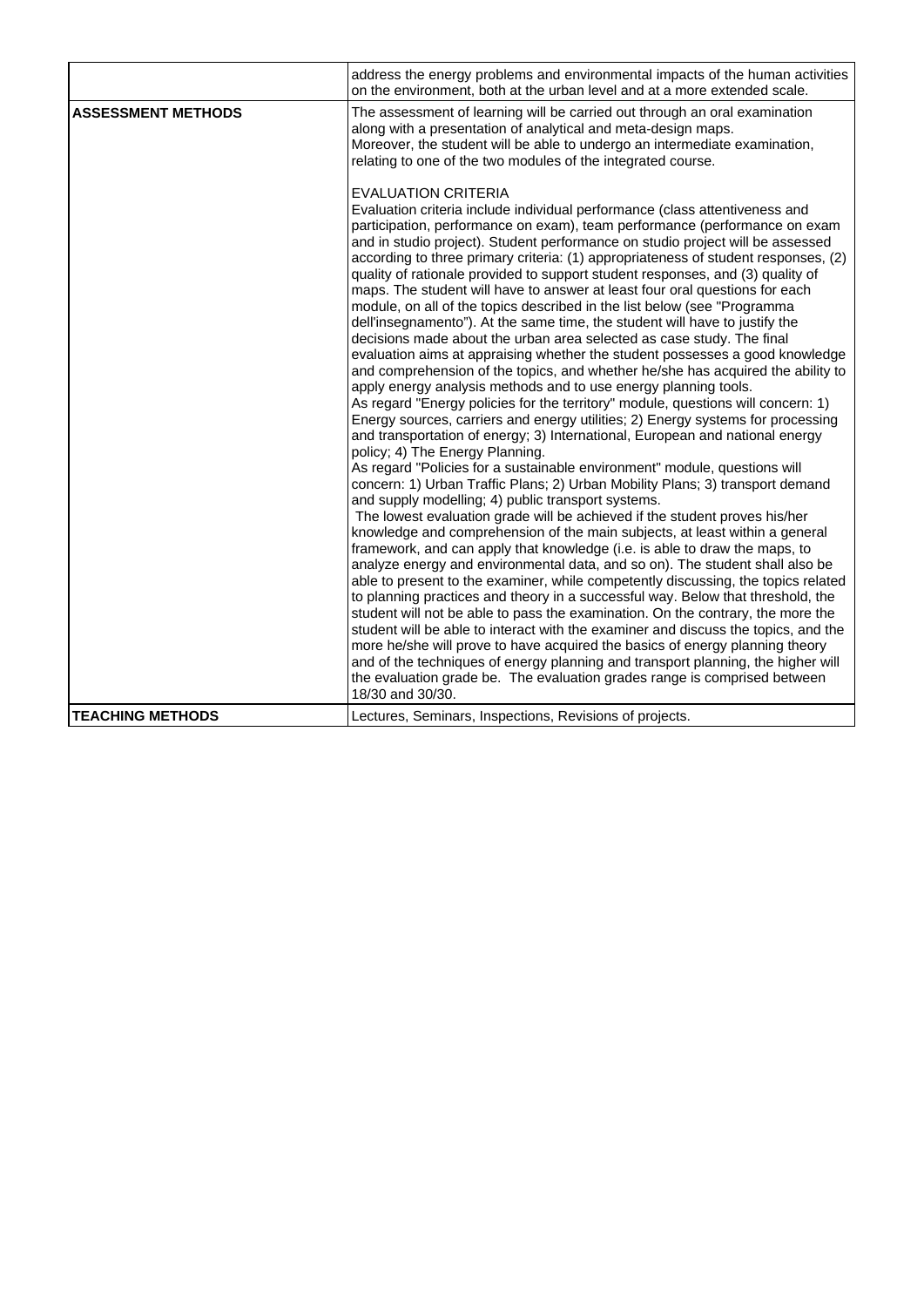## **MODULE SUSTAINABLE MOBILITY POLICIES**

#### Prof. MARCO MIGLIORE

## **SUGGESTED BIBLIOGRAPHY**

Cascetta E., Montella B., Metodologie per la redazione e la gestione dei Piani urbanistici del traffico e della mobilita, Franco Angeli, Milano. Codice ISBN: 9788846406521 (consigliata qualsiasi edizione del testo).

D. Gattuso., Trasporto collettivo urbano e metropolitano in Introduzione alla Tecnica dei Trasporti e del Traffico (a cura di) G.E. Cantarella, UTET. ISBN: 9788802055596 (consigliata qualsiasi edizione del testo). Dispense del corso

# **AMBIT** 50458-Ingegneria e scienze del territorio **INDIVIDUAL STUDY (Hrs)** 136 **COURSE ACTIVITY (Hrs)** 64 **EDUCATIONAL OBJECTIVES OF THE MODULE**

The course will include topics in transportation planning with applications relating to assignment models and transport demand models. In particular attention will be paid to the project of Urban Traffic Plans and Sustainable Urban Mobility Plans. The different strategies for increasing the environmental sustainability of the transport system and of the territory in the short, medium and long period of time will be discussed using case studies.

# **SYLLABUS**

| <b>Hrs</b> | <b>Frontal teaching</b>                                                                   |
|------------|-------------------------------------------------------------------------------------------|
| 6          | Sustainable Urban Mobility Plans                                                          |
| 4          | Urban Traffic Plans. Articulation and design content.                                     |
| 4          | Intervention on transport supply                                                          |
| 4          | Intervention on transport demand                                                          |
| 4          | Transport demand modelling                                                                |
| 4          | Transport supply modelling and assignment model                                           |
| 8          | Public transport systems                                                                  |
| 6          | Parking in urban areas                                                                    |
| <b>Hrs</b> | <b>Practice</b>                                                                           |
| 2          | Surveys for developing Urban Traffic Plans                                                |
| 6          | Application demand model and assignment model                                             |
| 16         | Classroom presentation and discussion of case studies related to transportation planning. |